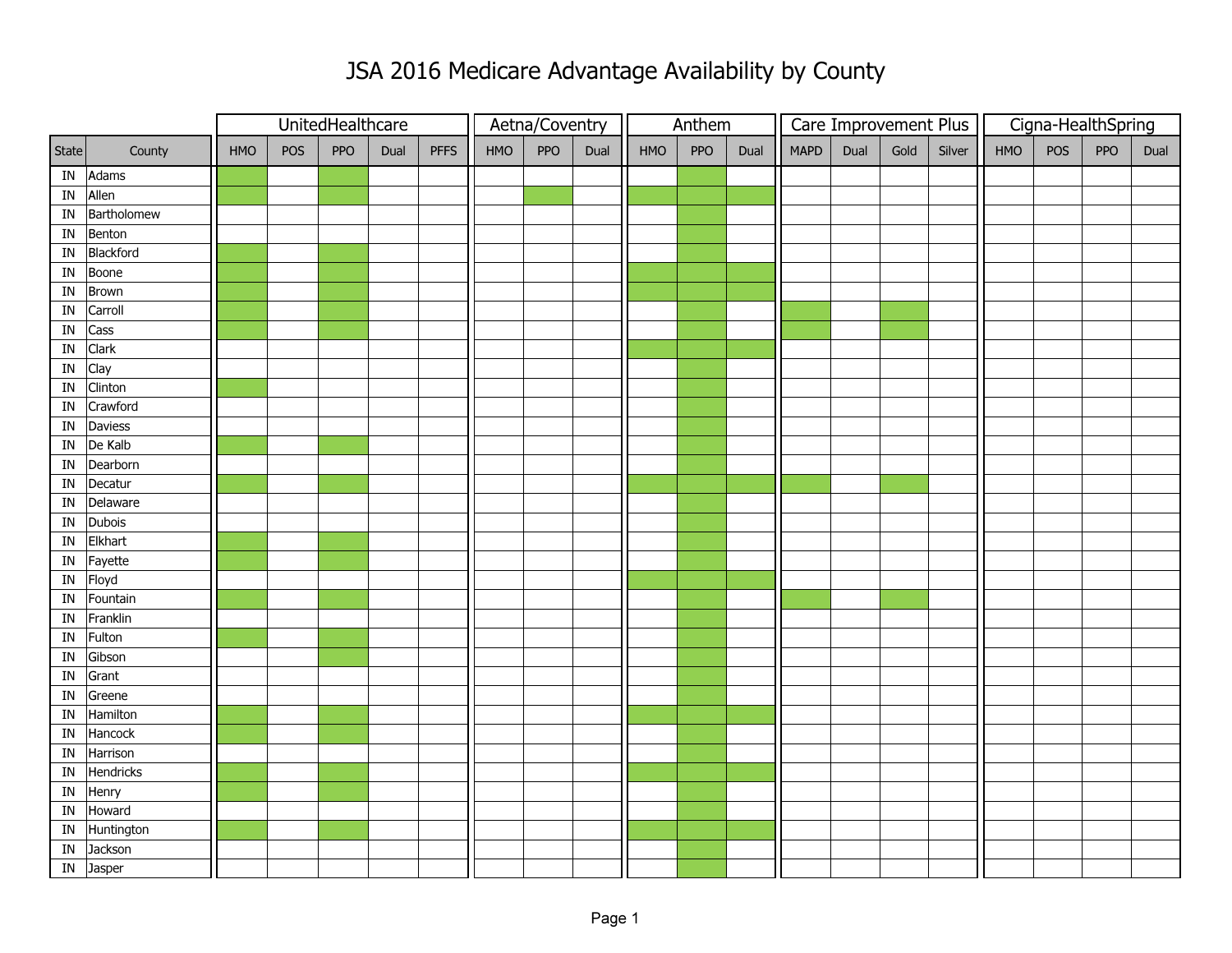## JSA 2016 Medicare Advantage Availability by County

|                          |                  |     |     | UnitedHealthcare |      |             | Aetna/Coventry |     |      |            | Anthem |      |             | Care Improvement Plus |      |        | Cigna-HealthSpring |     |     |      |  |
|--------------------------|------------------|-----|-----|------------------|------|-------------|----------------|-----|------|------------|--------|------|-------------|-----------------------|------|--------|--------------------|-----|-----|------|--|
| State                    | County           | HMO | POS | <b>PPO</b>       | Dual | <b>PFFS</b> | HMO            | PPO | Dual | <b>HMO</b> | PPO    | Dual | <b>MAPD</b> | Dual                  | Gold | Silver | HMO                | POS | PPO | Dual |  |
| ${\bf IN}$               | Jay              |     |     |                  |      |             |                |     |      |            |        |      |             |                       |      |        |                    |     |     |      |  |
| ${\rm IN}$               | <b>Jefferson</b> |     |     |                  |      |             |                |     |      |            |        |      |             |                       |      |        |                    |     |     |      |  |
| ${\rm IN}$               | Jennings         |     |     |                  |      |             |                |     |      |            |        |      |             |                       |      |        |                    |     |     |      |  |
| $\ensuremath{\text{IN}}$ | Johnson          |     |     |                  |      |             |                |     |      |            |        |      |             |                       |      |        |                    |     |     |      |  |
| IN                       | Knox             |     |     |                  |      |             |                |     |      |            |        |      |             |                       |      |        |                    |     |     |      |  |
| ${\tt IN}$               | Kosciusko        |     |     |                  |      |             |                |     |      |            |        |      |             |                       |      |        |                    |     |     |      |  |
| ${\tt IN}$               | La Porte         |     |     |                  |      |             |                |     |      |            |        |      |             |                       |      |        |                    |     |     |      |  |
| ${\tt IN}$               | Lagrange         |     |     |                  |      |             |                |     |      |            |        |      |             |                       |      |        |                    |     |     |      |  |
| ${\tt IN}$               | Lake             |     |     |                  |      |             |                |     |      |            |        |      |             |                       |      |        |                    |     |     |      |  |
| ${\tt IN}$               | Lawrence         |     |     |                  |      |             |                |     |      |            |        |      |             |                       |      |        |                    |     |     |      |  |
| $\ensuremath{\text{IN}}$ | Madison          |     |     |                  |      |             |                |     |      |            |        |      |             |                       |      |        |                    |     |     |      |  |
| IN                       | Marion           |     |     |                  |      |             |                |     |      |            |        |      |             |                       |      |        |                    |     |     |      |  |
| IN                       | Marshall         |     |     |                  |      |             |                |     |      |            |        |      |             |                       |      |        |                    |     |     |      |  |
| IN                       | Martin           |     |     |                  |      |             |                |     |      |            |        |      |             |                       |      |        |                    |     |     |      |  |
| IN                       | Miami            |     |     |                  |      |             |                |     |      |            |        |      |             |                       |      |        |                    |     |     |      |  |
| IN                       | Monroe           |     |     |                  |      |             |                |     |      |            |        |      |             |                       |      |        |                    |     |     |      |  |
| IN                       | Montgomery       |     |     |                  |      |             |                |     |      |            |        |      |             |                       |      |        |                    |     |     |      |  |
| IN                       | Morgan           |     |     |                  |      |             |                |     |      |            |        |      |             |                       |      |        |                    |     |     |      |  |
| $\ensuremath{\text{IN}}$ | Newton           |     |     |                  |      |             |                |     |      |            |        |      |             |                       |      |        |                    |     |     |      |  |
| $\ensuremath{\text{IN}}$ | Noble            |     |     |                  |      |             |                |     |      |            |        |      |             |                       |      |        |                    |     |     |      |  |
| $\ensuremath{\text{IN}}$ | Ohio             |     |     |                  |      |             |                |     |      |            |        |      |             |                       |      |        |                    |     |     |      |  |
| IN                       | Orange           |     |     |                  |      |             |                |     |      |            |        |      |             |                       |      |        |                    |     |     |      |  |
| IN                       | Owen             |     |     |                  |      |             |                |     |      |            |        |      |             |                       |      |        |                    |     |     |      |  |
| ${\tt IN}$               | Parke            |     |     |                  |      |             |                |     |      |            |        |      |             |                       |      |        |                    |     |     |      |  |
| IN                       | Perry            |     |     |                  |      |             |                |     |      |            |        |      |             |                       |      |        |                    |     |     |      |  |
| IN                       | Pike             |     |     |                  |      |             |                |     |      |            |        |      |             |                       |      |        |                    |     |     |      |  |
| IN                       | Porter           |     |     |                  |      |             |                |     |      |            |        |      |             |                       |      |        |                    |     |     |      |  |
| $\ensuremath{\text{IN}}$ | Posey            |     |     |                  |      |             |                |     |      |            |        |      |             |                       |      |        |                    |     |     |      |  |
| IN                       | Pulaski          |     |     |                  |      |             |                |     |      |            |        |      |             |                       |      |        |                    |     |     |      |  |
| IN                       | Putnam           |     |     |                  |      |             |                |     |      |            |        |      |             |                       |      |        |                    |     |     |      |  |
| ${\rm IN}$               | Randolph         |     |     |                  |      |             |                |     |      |            |        |      |             |                       |      |        |                    |     |     |      |  |
| ${\rm IN}$               | Ripley           |     |     |                  |      |             |                |     |      |            |        |      |             |                       |      |        |                    |     |     |      |  |
| IN                       | Rush             |     |     |                  |      |             |                |     |      |            |        |      |             |                       |      |        |                    |     |     |      |  |
| IN                       | Scott            |     |     |                  |      |             |                |     |      |            |        |      |             |                       |      |        |                    |     |     |      |  |
| ${\bf IN}$               | Shelby           |     |     |                  |      |             |                |     |      |            |        |      |             |                       |      |        |                    |     |     |      |  |
| $\ensuremath{\text{IN}}$ | Spencer          |     |     |                  |      |             |                |     |      |            |        |      |             |                       |      |        |                    |     |     |      |  |
| $\mathbf{IN}$            | St Joseph        |     |     |                  |      |             |                |     |      |            |        |      |             |                       |      |        |                    |     |     |      |  |